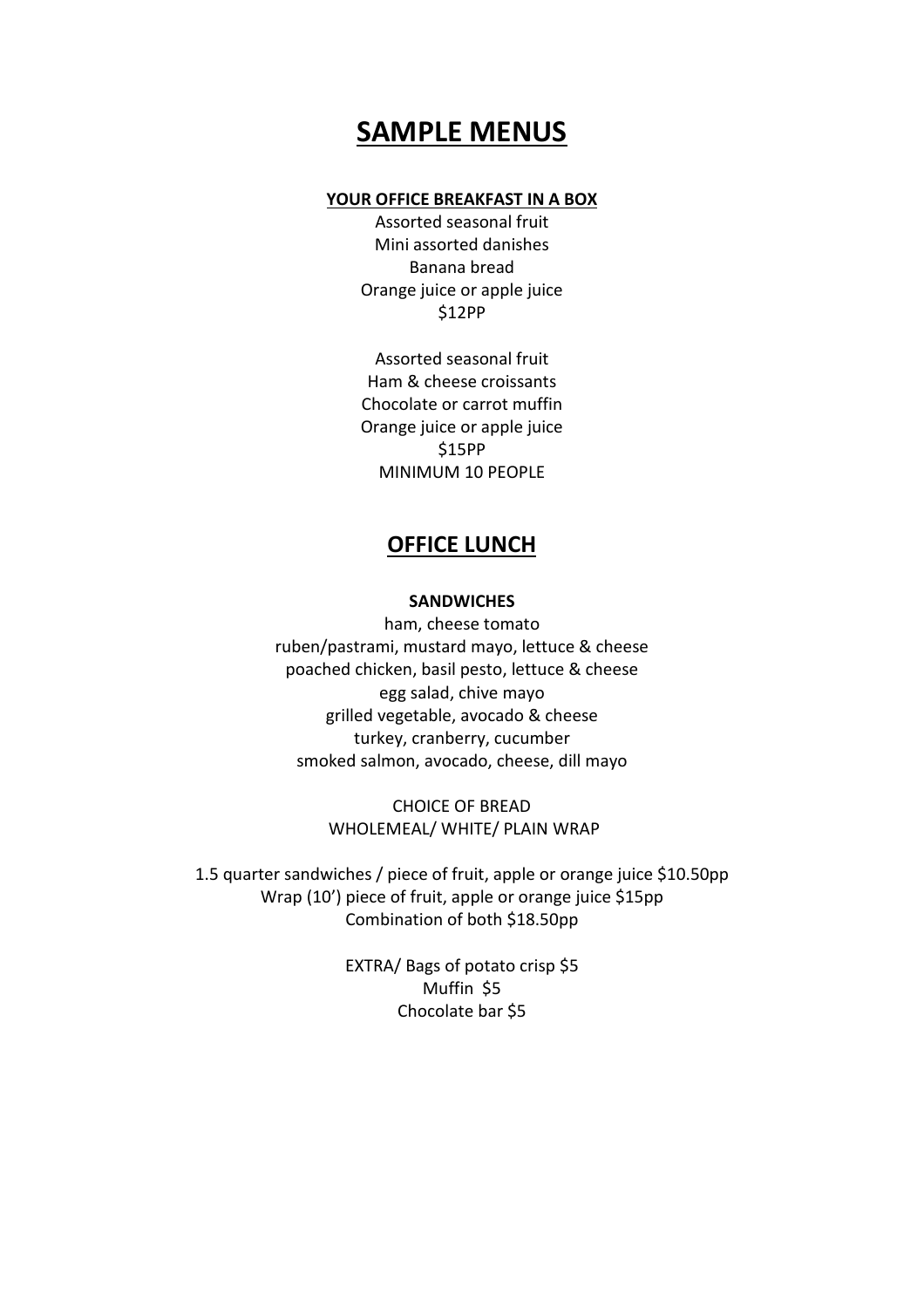# **GRAZING BOXES**

#### **DELI MEATS \$65**

ham, pastrami, mild salami, beef bresaola Cornichons, olives , breads & spreads

#### **CHEESE \$60**

 cracker barrel cheddar, triple brie, Milawa soft blue Crackers, lavosh & grapes

#### **ANTIPASTA \$110**

marinated grilled vegetables, deli meats, cheese, olives, spreads & breads

#### **SEAFOOD \$150**

1KG cooked medium prawns 1DZ Sydney rock oysters Marinated squid salad, fresh & smoked salmon

## **SAMPLE CANAPES**

COLD

Crisp wonton Asian salad & grilled tiger prawn Bruschetta, tomato olives & goat cheese Grilled asparagus , wrapped Spanish jamon Smoked salmon, dill & brie filled chat potato Goat cheese & pumpkin tart toasted pinenuts Beef carpaccio, herb crostini, horseradish aioli Tandoori chicken tart, mint yogurt

## **HOT**

Skewers / chicken, beef or pork Vegetarian arancini, tarragon aioli Salt n pepper calamari, pickle red onion Sliders/ pulled beef, chicken or pork Twice cooked pork belly, cauliflower puree, tomato chili jam Pan seared salmon cakes, spiked avocado Wonton wrapped prawn, chili coriander dip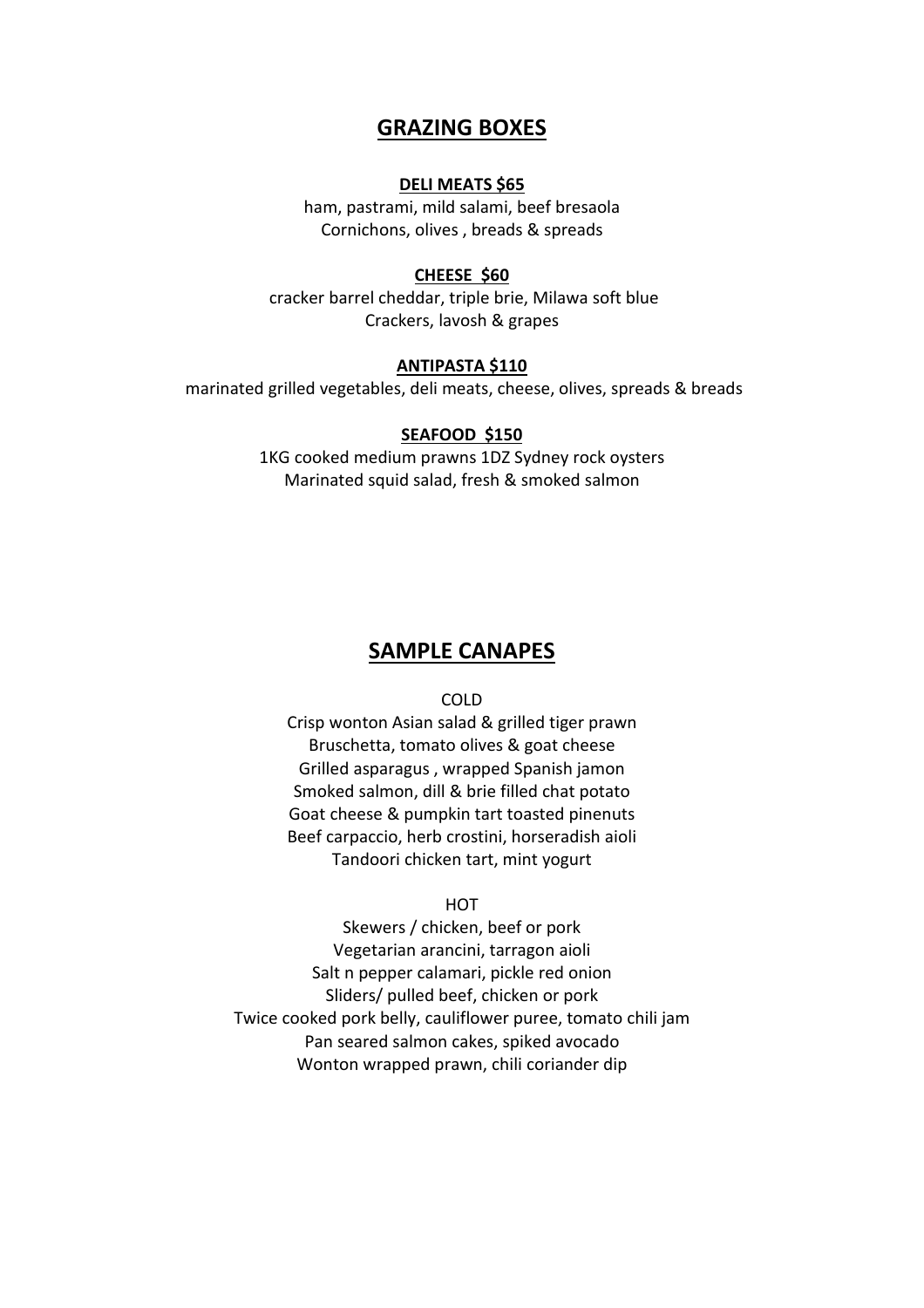# HIGH TEA MENU

TRIO OF FINGER SANDWICHES MAY INCLUDE egg salad/smoked salmon cream cheese & cucumber/ fresh chicken HOUSE MADE QUICHE SPINACH RICOTTA FILO PARCEL FRESH FRUIT FLAN LEMON MERINGUE TART ASSORTED MACARON CHOCOLATE BROWNIE FRESHLY BAKED SCONES with raspberry jam & fresh whipped cream

# **TEA ( could change due to supply)**

ENGLISH BREAKFAST EARL GREY premium tea with addition of Ceylon vintage silver tips with oil of bergamont CITRON GREEN blend of japenese bacha with orange oil and citrus DARJEELING a blend of first flush and autumnal from the best garden in Darjeeling DRAGON PEARL JASMINE beautiful little hand rolled pearls of green & white PARIS a fruity black tea with hint of lemony bergamont WHITE PEACH mutan white tea infused with peach HOT CINAMON SPICE three types of cinnamon, orange peel, and sweet cloves (no sugar) VANILLA CAMORO decaffeinated black tea with vanilla